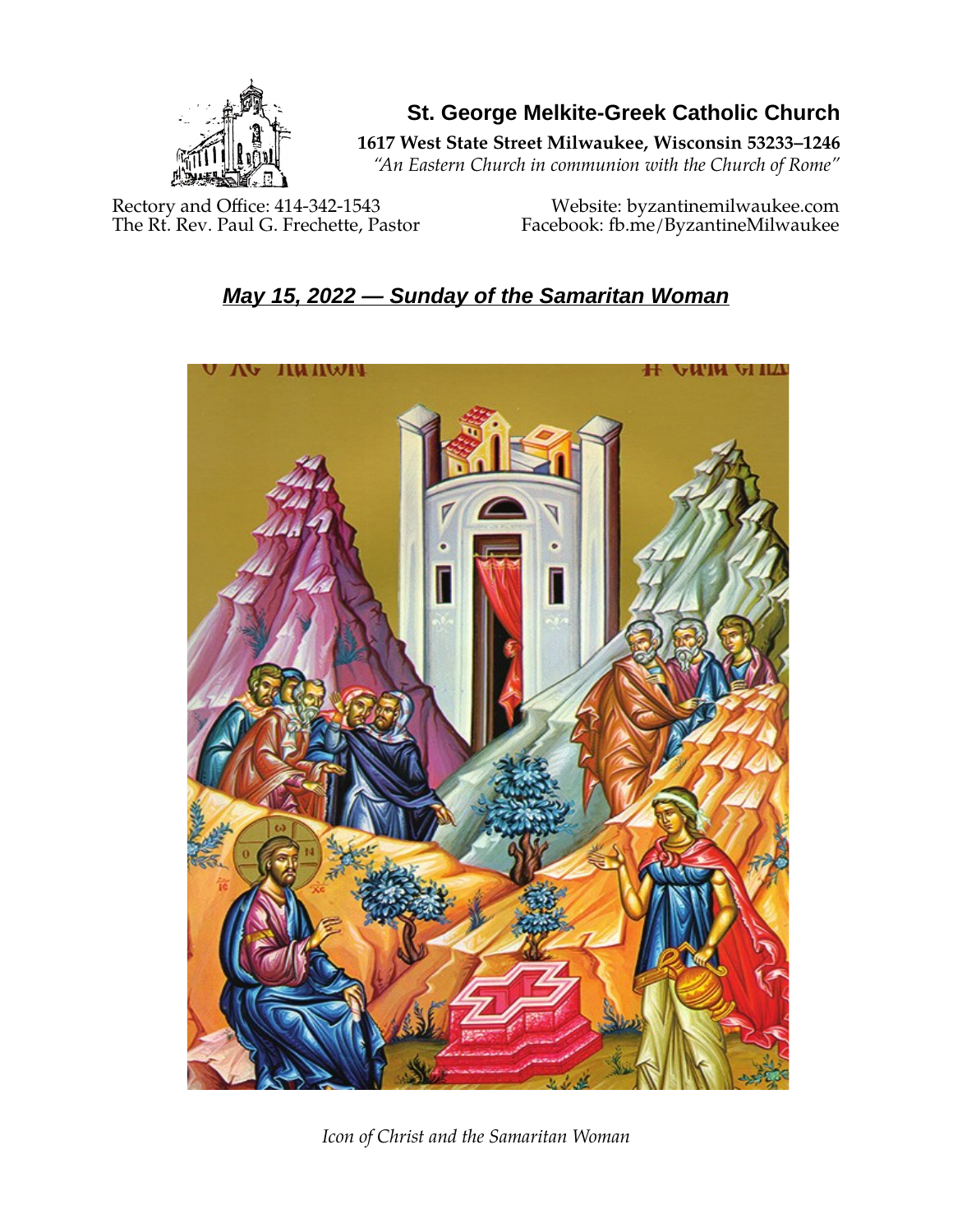May 15, 2022 — Sunday of the Samaritan Woman

#### **St. George Melkite-Greek Catholic Church**

**1617 West State Street Milwaukee, Wisconsin 53233–1246**

*"An Eastern Church in communion with the Church of Rome"* Rectory and Office: 414-342-1543 Website: [byzantinemilwaukee.com](https://byzantinemilwaukee.com/)

The Rt. Rev. Paul G. Frechette, Pastor Facebook: fb.me/ByzantineMilwaukee

#### *Divine Liturgy*

| Intention: Happy and eternal repose of the soul of MARGARET Littlefield (req. by |
|----------------------------------------------------------------------------------|
| Bernard and Dana Herro and Family)                                               |

#### **Hymns**

**Troparion of the Resurrection (tone 4):** The Women disciples of the Lord heard from the Angels the joyful news of the resurrection and casting away the ancestral sentence, they announced with pride to the Apostles Death is vanquished, Christ God is risen! and has bestowed great mercy upon the world

**Troparion of Pascha:** Christ is risen from the dead and by His death He has trampled upon death; and has given life to those who were in the tomb.

*Christos anesti ek nekron thanato thanaton patissas; kai tis en tis mnimassis zoin charisamenos.* (Greek)

*Al Meseehu qam im bainil amwat wa wati al mawt a bil mawat; Wa wahhab el hayat li ladeena fil kubur*. (Arabic)

**Kontakion of Pascha:** Though You went down in the tomb, O immortal One, You overthrew the power of Hades and rose victorious, O Christ God. You greeted the ointment bearing women, saying "Rejoice!" You gave peace to Your apostles, and to those who had Fallen resurrection.

**Hirmos:** The angel cried out to the one who is full of grace: "Hail, O Immaculate Virgin! Hail, again! For your Son is risen from the tomb on the third day!"

Shine, shine, O new Jerusalem, for the glory of the Lord has shone upon you. Rejoice and be glad, O Sion; and you, O Pure One, O Mother of God, exult in the resurrection of your Son!

**Kinonika:** Receive the Body of Christ and drink from the Source of Immortality! Alleluia!

**Prokimenon:** How great are your works O Lord! In wisdom you have wrought them all.

*Stichon:* Bless the Lord, O my soul! You are very great indeed, O Lord my God! **Apostolic Reading:** Acts 11:19-30

In those days when the disciples were dispersed by the persecution that had broken out over Stephen, they went all the way to Phoenicia and Cyprus and Antioch, speaking the word to none but the Jews. But some of them were Cypriots and Cyreneans, and as they reached Antioch, they were speaking to the Greeks, announcing the Good News of the Lord Jesus. And the Lord's hand was with them,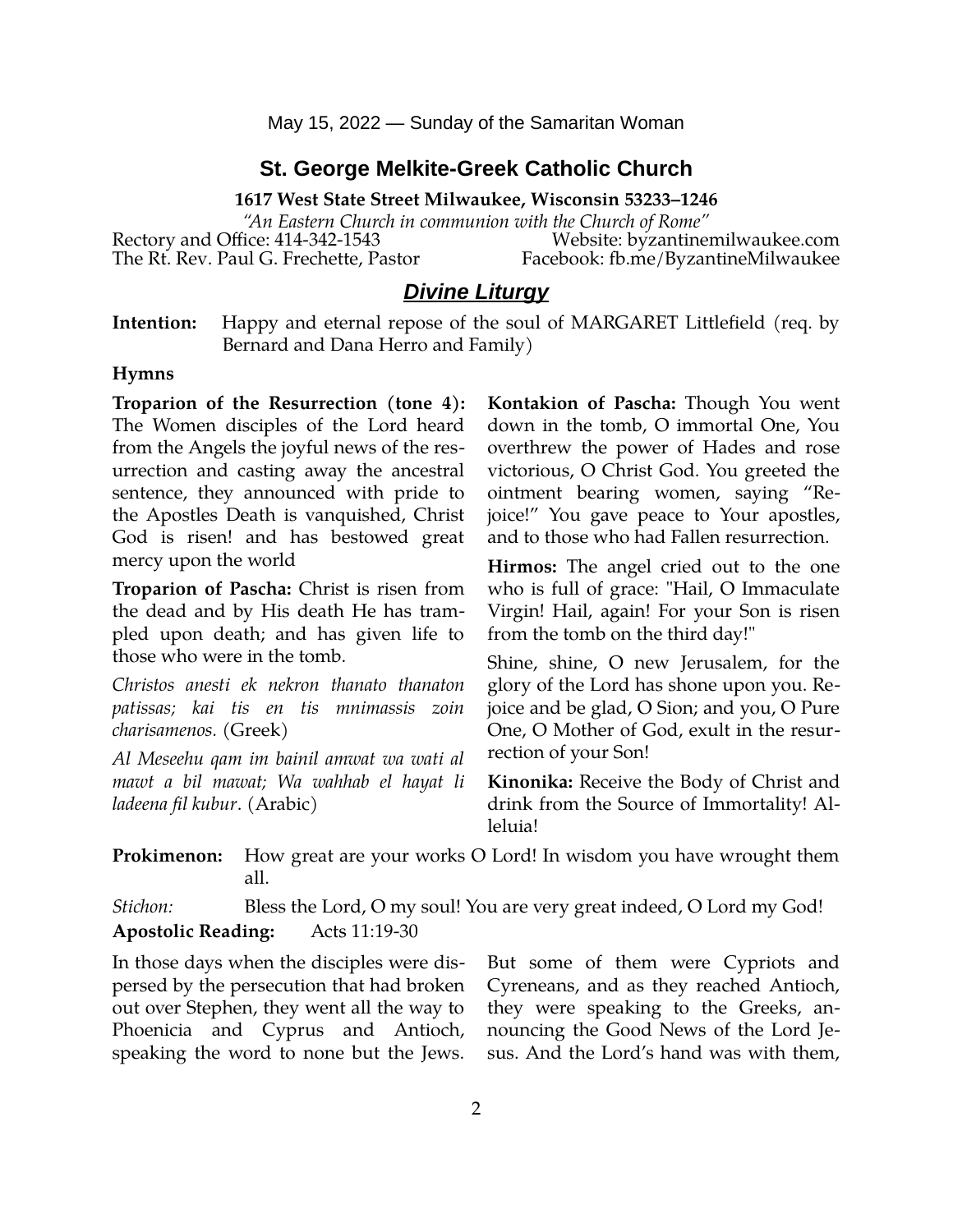and a great number believed and turned to the Lord.

And word concerning them came to the ears of the church in Jerusalem and they sent Barnabas as far as Antioch. And when he got there and saw the grace of God, he rejoiced and encouraged them all to stay in the Lord with steadfast hearts: for he was a good man, and full of the Holy Spirit and of faith. And a great multitude was added to the Lord. And Barnabas traveled to Tarsus, looking for Saul, and when he found him, he brought him back to Antioch. And it happened that for a whole year they took part in the church

meetings and taught a large number of people, and it was in Antioch that the disciples were first called "Christians."

Now in those days some profits from Jerusalem came down to Antioch, and one of them named Agabus got up and revealed through the Spirit that a dire famine was threatening the whole world — and it occurred during the reign of Emperor Claudius. And so, the disciples decided to send relief to the brethren living in Judea — each one as much as he could afford — and this they did, sending it to the presbyters by the hands of Barnabas and Saul.

- **Alleluia:** String your bow, go forth, reign for the sake of truth, meekness and righteousness, and your right hand shall lead you wonderfully.
- *Stichon:* You loved righteousness and hated iniquity: therefore God, your God, anointed you with the oil of joy above your companions.
- **Gospel:** The Samaritan Woman, John 4: 5-42

At that time Jesus came to a town of Samaria called Sichar, near the field that Jacob gave to his son Joseph. Now Jacob's well was there. Jesus therefore, wearied as he was from the journey, was sitting at the well. It was about the sixth hour. There came a Samaritan woman to draw water. Jesus said to her, "Give me to drink," for his disciples had gone away into the town to buy food. The Samaritan woman therefore said to him, "How is it that you, although you are a Jew, ask drink of me, who am a Samaritan woman?" For Jews do not associate with Samaritans. Jesus answered and said to , her. "If you only knew the gift of God, and who it is who says to you, 'Give me to drink,' you perhaps would have asked of him, and he would have given you living water." The

woman said to him, "Sir, you have no pail, and the well is deep. Where can you get living water from? Are you greater than our father Jacob who gave us the well, and drank from it, himself, and his sons, and his flocks?" In answer Jesus said to her, "Everyone who drinks of this water will thirst again. He, however, who drinks of the water I will give him shall never thirst; but the water I will give him shall become in him a fountain of water, springing up unto life everlasting." The woman said to him, "Sir, give me this water that I may not thirst, or come here to draw." Jesus said to her, "Go, call your husband and come here." The woman answered and said, "I have no husband." Jesus said to her, "You have said well, I have no husband, for you have had five husbands, and the man you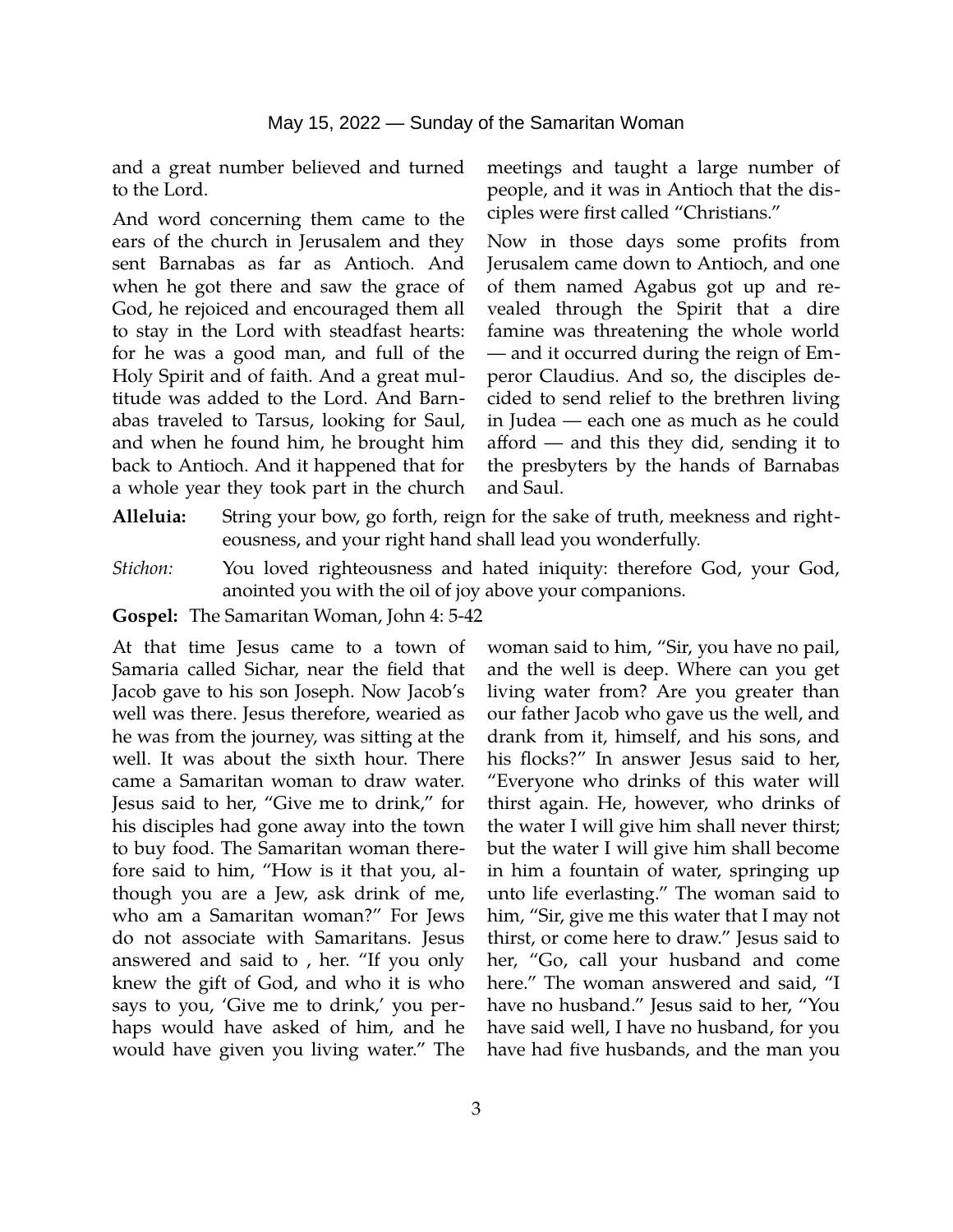now have is not your husband. In this you have spoken truly. "The woman said to him, "Sir, I see you are a prophet. Our fathers worshipped on this mountain, but you say Jerusalem is the place where one ought to worship." Jesus said to her, "Woman believe me, the hour is coming when neither on this mountain nor in Jerusalem will you worship the Father. You worship what you do not know; we worship what we know, for salvation is from the Jews. But the hour is coming, and is now here, when the true worshippers will worship the Father in spirit and in truth. For the Father also seeks such to worship him. God is spirit, and those who worship him must worship in spirit and in truth." The woman said to him, "I know that the Messiah is coming (who is called Christ), and when he comes he will tell us all things." Jesus said to her, "I who speak with you am he." And at this point his disciples came; and they wondered that he was speaking with a woman. Yet no one said, "What do you seek?" or "Why do you speak with her?" The woman therefore left her water-jar and went away into the town, and said to the people, "Come and see a man who has told me all I have ever done. Can he be the Christ?" They went out from the town and came to meet him. Meanwhile, his disciples begged him,

saying, "Rabbi, eat." But he said to them, "I have food to eat of which you do not know." The disciples therefore said to one another, "Has someone brought him something to eat?" Jesus said to them, "My food is to do the will of the one who sent me, to accomplish his work. Do you not say, 'There are yet four months, and then comes the harvest'? Well, I say to you, lift up your eyes and behold that the fields are already white for the harvest. And the one who reaps receives a wage, and gathers fruit unto life everlasting, so that the sower and the reaper may rejoice together. For herein is the proverb true, 'One sows, another reaps.' I have sent you to reap that on which you have not labored. Others have labored, and you have entered into their labors." Now many of the Samaritans of that town believed in him because of the word of the woman who bore witness, "He told me all I have ever done." When, therefore, the Samaritans had come to him, they begged him to stay there; and he stayed two days. And far more believed because of his word. And they said to the woman, "We no longer believe because of what you have said, for we have heard for ourselves and we know this is in truth the Savior of the world," the Christ.

#### **Paschal Greeting**

The Paschal greeting is a custom among Eastern Christians, consisting of a greeting and response. Instead of "hello" or its equivalent, one is to greet another person with "Christ is risen!" The response is "He is truly risen!" This greeting is used during liturgical services and informally at other times, starting with the feast of Pascha and lasting until Ascension, the period known as Paschaltide:

| English | Christ is risen! He is truly risen! |
|---------|-------------------------------------|
| Greek   | Christos Anesti! Alithos Anesti!    |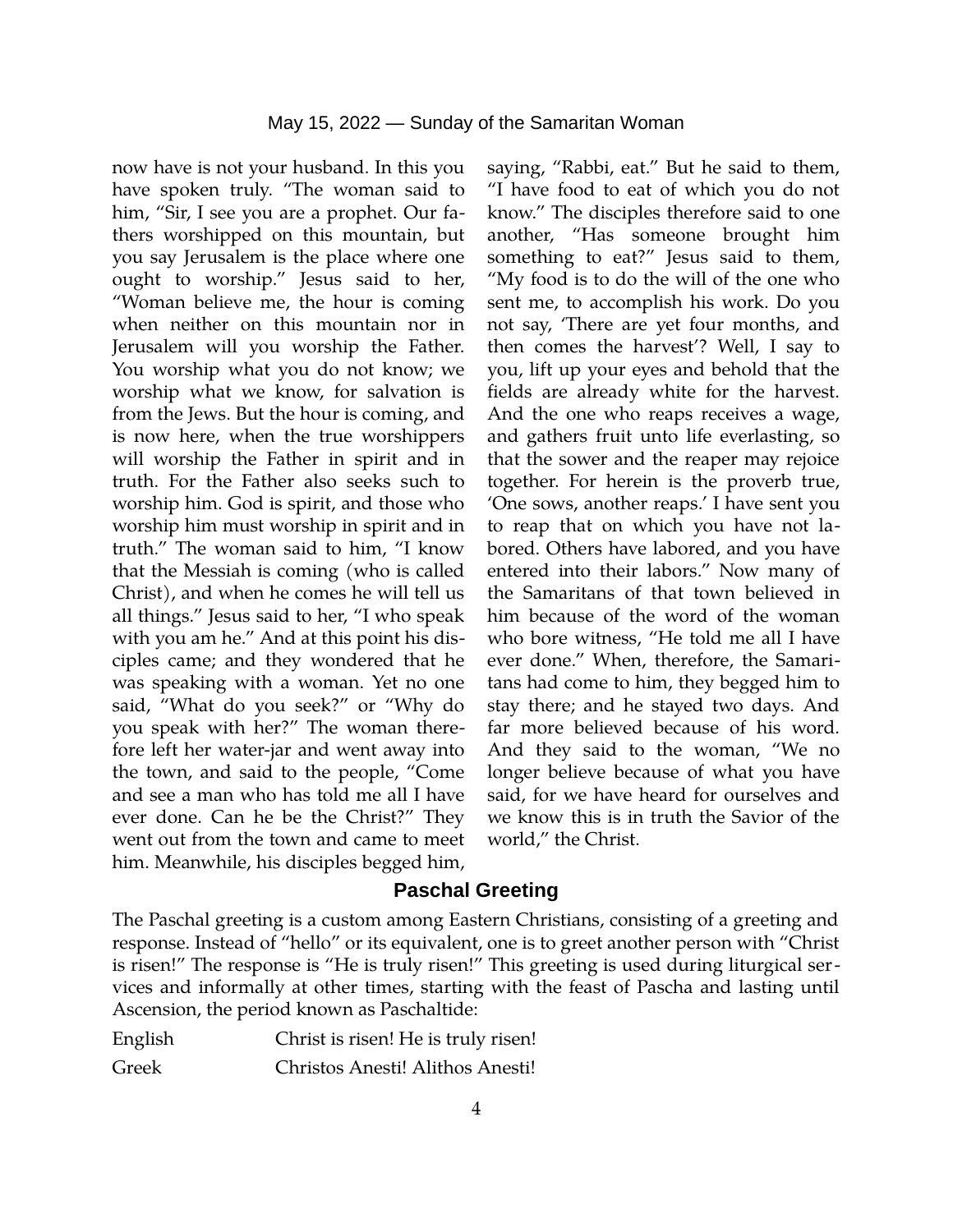#### May 15, 2022 — Sunday of the Samaritan Woman

Arabic Al-Maseehu Qam! Haqqan Qam! Church Slavonic Hristos voskrese! Voistinu voskrese!

## **Stewardship**

Last Sunday: donations=\$774.28; ordinary collections=\$300.00. Thanks for your generosity!

Owed to eparchy (assessment, retirement and medical insurance; last updated March 12, 2022): \$38,361.

Want to automate donations? One-time or monthly payments via PayPal: [byzantinemil](https://byzantinemilwaukee.com/donate/)[waukee.com/donate.](https://byzantinemilwaukee.com/donate/) Use your bank's **online billpay** (payee information): St. George's Syrian Congregation · 1617 W State St · Milwaukee, WI 53233-1246; phone: (414) 342- 1543; email: [info@byzantinemilwaukee.com](mailto:info@byzantinemilwaukee.com).

## **Prayer List**

Please remember—All those who are sick and in need: Alice Herro\*, Nick Langenfeld, Barb Moden (sister of Jan Taylor), Eva Nora (niece of the Noras), Bob Peterson, Joe Radanovich, the Rebholz family, Eva Saseen (Theresa and Janelle Herro's niece), Jan Taylor, Kathy Tomaz, John Zambo and Kathy Zambo. For those we have been asked to pray for: Justin & Krysten Hager (Jan Taylor) and Carl Wallenmeyer (Jan Taylor).

\* Please particularly remember Alice Herro who has been having health issues recently.

# **Schedule for This Week**

**Saturday:** *The Equals of the Apostles Constantine and Helen* **Sunday:** *Sixth Sunday of Easter* 10:30am Divine Liturgy

## **Coming Up**

Leave-taking of Easter: Wednesday, May 25<sup>th</sup>

The Ascension: Thursday, May  $26<sup>th</sup>$ 

## **[COVID-19](mailto:j1ordan2000@yahoo.com)**

According to the Milwaukee Health Department, the best way to stop the community spread of COVID-19 is to take preventative action to protect yourself and others:

- Get a COVID-19 vaccine as soon as you can [\(city.milwaukee.gov/CovidVax\)](https://city.milwaukee.gov/CovidVax). Vaccines are safe and readily available at walk-in clinics throughout the community for anyone over the age of 12 years old.
- Wear a mask that covers your nose and mouth to help protect yourself and others, and stay at least 6 feet apart from others who don't live with you.
- Avoid crowds and poorly ventilated indoor spaces, and improve ventilation whenever possible.